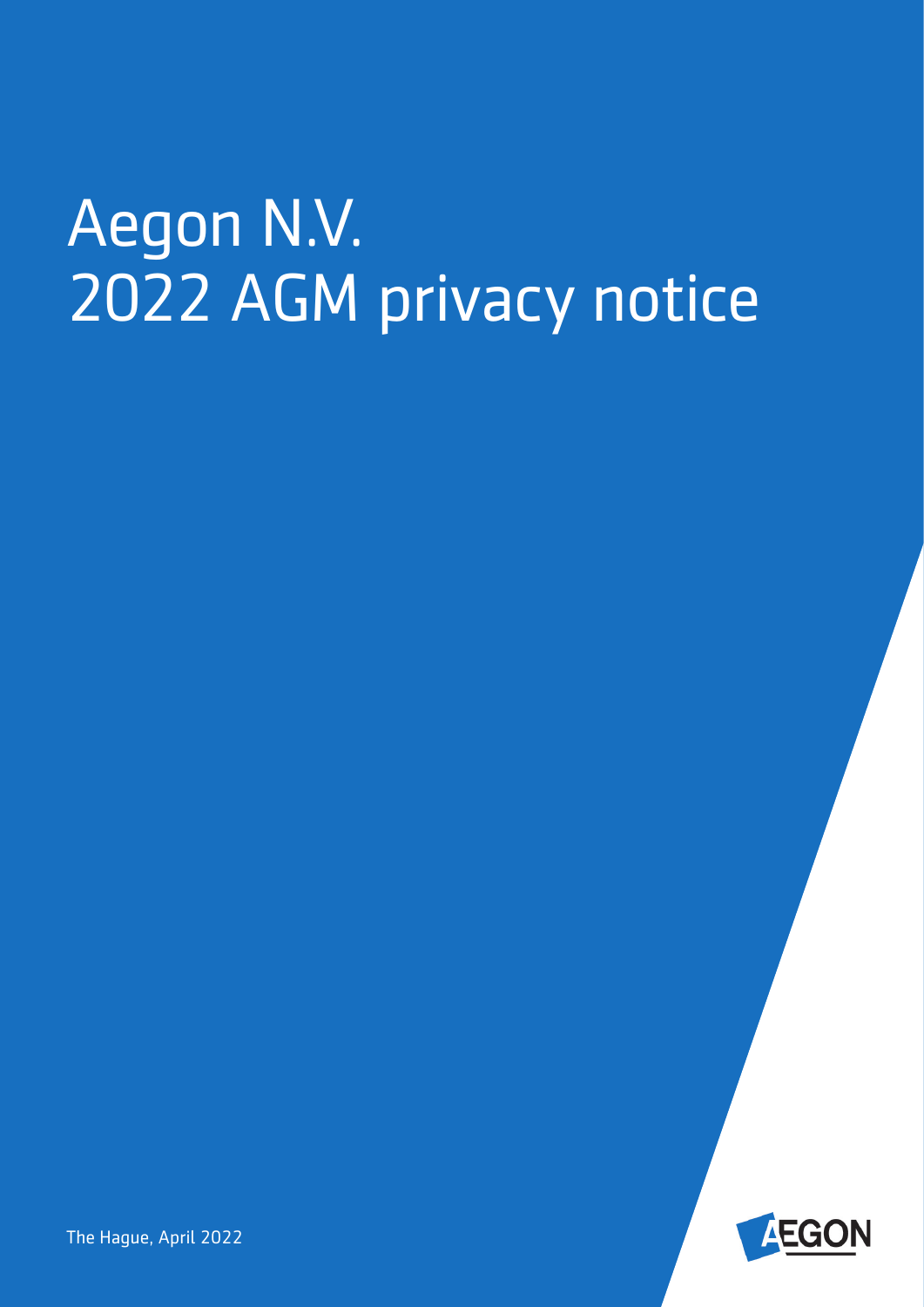#### 1. What is the purpose of this notice?

Aegon N.V. is committed to protect the privacy of your personal data. This privacy notice describes how we process personal data of the shareholders of Aegon N.V. in the context of the (hybrid) general meeting of shareholders, in accordance with the General Data Protection Regulation (GDPR). Further information on data protection is available at Aegon NV's website through the following hyperlink: [https://www.aegon.com/---/privacy/#](https://www.aegon.com/---/privacy/%23)

# 2. Who is responsible for the data processing?

The party responsible for collecting and processing of your data for the purposes explained in this privacy notice is Aegon N.V., Aegonplein 50, 2591 TV, The Hague, the Netherlands. The data protection officer of Aegon N.V. can be reached by mail at the following address [groupdataprotectionofficer@aegon.com.](mailto:groupdataprotectionofficer@aegon.com) ABN AMRO bank has been engaged as trusted third party in the context of the (hybrid) general meeting of shareholders of Aegon N.V. and is responsible for the online registration and authentication of the shareholders who wish to attend the general meeting of shareholders held by Aegon N.V. The privacy policy of ABN AMRO is applicable to such registration and subsequent processing of your personal data. The privacy policy of ABN AMRO is available through the following hyperlink:<https://www.abnamro.com/en/home/product/privacy-statement>

#### 3. What personal data we process in the context of the (hybrid) general meeting of shareholders?

We process name, address, email address, mobile telephone number, number of the securities account, registration number of the certificate of deposit and the number of shares of shareholders who have registered for the (hybrid) general meeting of shareholders.

# 4. For what purpose and on what legal grounds do we process your personal data?

We use your personal data for the purposes set out in Book 2 of the Dutch Civil Code. These purposes are, in particular, the communication with and identification of you as a shareholder and the matters concerning the (hybrid) general meetings of shareholders such as the technical aspects of holding the annual general meeting. In addition, we may also process your personal data to fulfil other legal obligations, for example, regulatory requirements, as well as stock exchange, commercial and tax legislation retention requirements. We collect and process your personal data in compliance with the GDPR and all other relevant data protection provisions. The legal basis for processing your personal data is (Book 2 of) the Dutch Civil Code in conjunction with article 6 (1) (c) GDPR.

#### 5. From whom do we obtain your personal data?

ABN AMRO provides us with the relevant personal data required to register shareholders and to organise the (hybrid) general meeting of shareholders.

## 6. What categories of recipients do we share your personal data with?

- Third party suppliers and service providers: next to ABN AMRO Bank N.V., we use a number of other external service providers including Lumi AGM (voting mobile app) and the civil law notary involved with the AGM. External service providers who process personal data on our behalf are contractually bound as data processors in accordance with article 28 (3) GDPR.
- Other recipients: your personal data will only be shared with third parties if we are legally obliged to do so, for example with government bodies, public authorities, regulatory agencies and pursuant to court rules and orders.